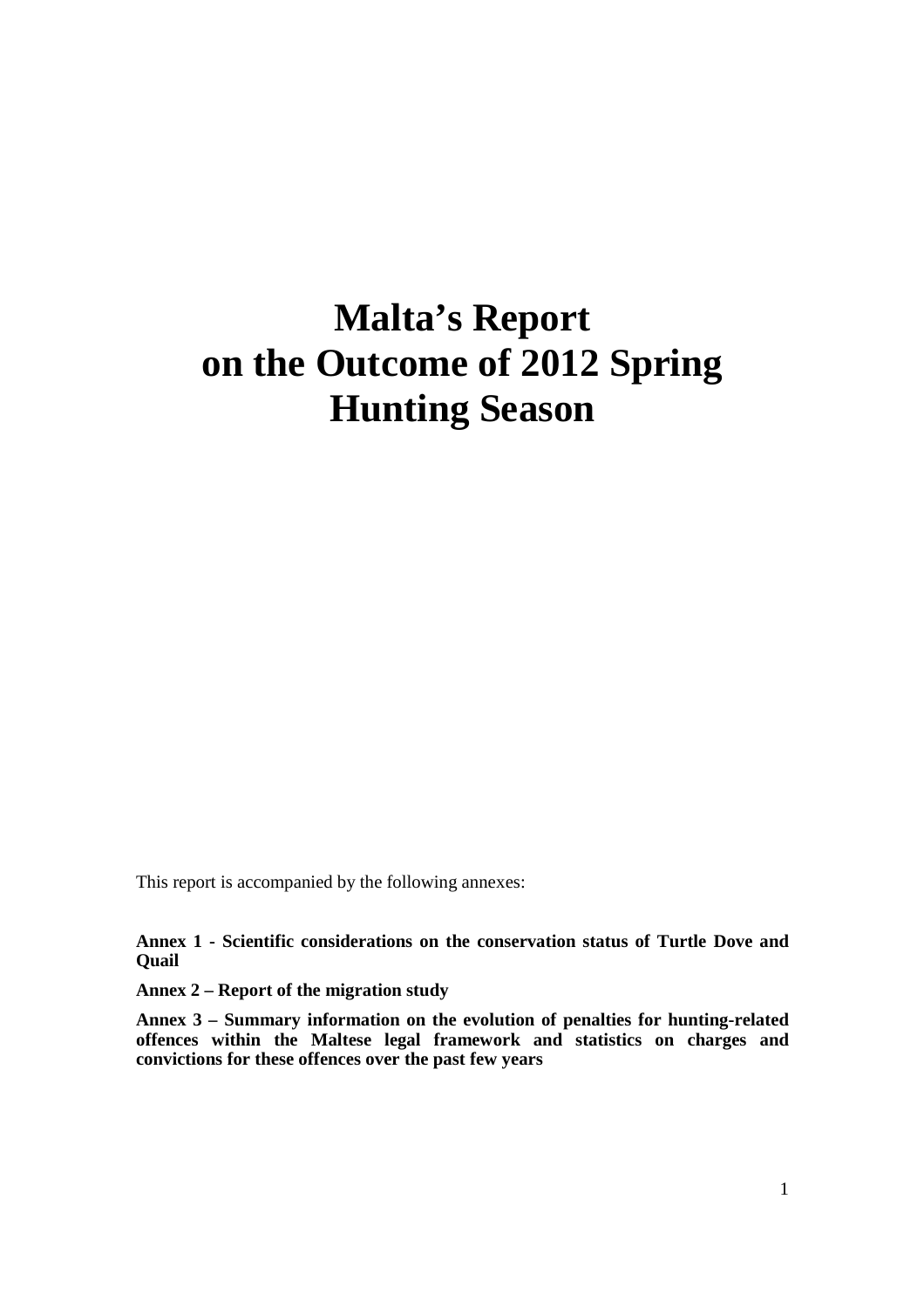#### **1. Introduction**

The aim of this report is to inform the European Commission of the outcome of the 2012 Spring hunting season in Malta and to provide the information requested by Karl Falkenberg, Director General Environment in his letter dated 23 April 2012.

#### **2. Legal and policy basis for applying a spring hunting derogation in 2012**

The judgment C-76/08 delivered by the European Court of Justice on 10 September 2009, explicitly recognised that *"hunting for quails and turtledoves during the autumn hunting season cannot be regarded as constituting, in Malta, another satisfactory solution, so that the condition that there be no other satisfactory solution, laid down in Article 9(1) of the (Birds) Directive, should, in principle, be considered met".* This judgment therefore recognises the right to apply a derogation for spring hunting in Malta, subject to the strict conditions of Directive 2009/147/EC on the Conservation of Wild Birds (hereinafter the Birds Directive).

In accordance with this judgement, and in line with the provisions of the Birds Directive and following discussions with the European Commission, the Government of Malta decided to apply a derogation permitting spring hunting in 2012 for *Streptopelia turtur* (Turtle Dove) and *Coturnix coturnix* (Quail) under strictly supervised conditions.

The decision to apply a derogation was made on the basis of the Conservation of Wild Birds (Framework for Allowing a Derogation Opening a Spring Hunting Season for Turtle Dove and Quail) Regulations LN 221 of 2010 (as amended) following the advice received from the Malta Ornis Committee on 20 March 2012. In its advice the Malta Ornis Committee recommended the opening of a hunting season for spring 2012 for a maximum number of birds not exceeeding 11,000 Turtledoves and 5000 Quails.

The Government published Legal Notice 108 of 2012 (Declaration on a Derogation for a 2012 Spring Hunting Season for Turtledove and Quail Regulations after having given due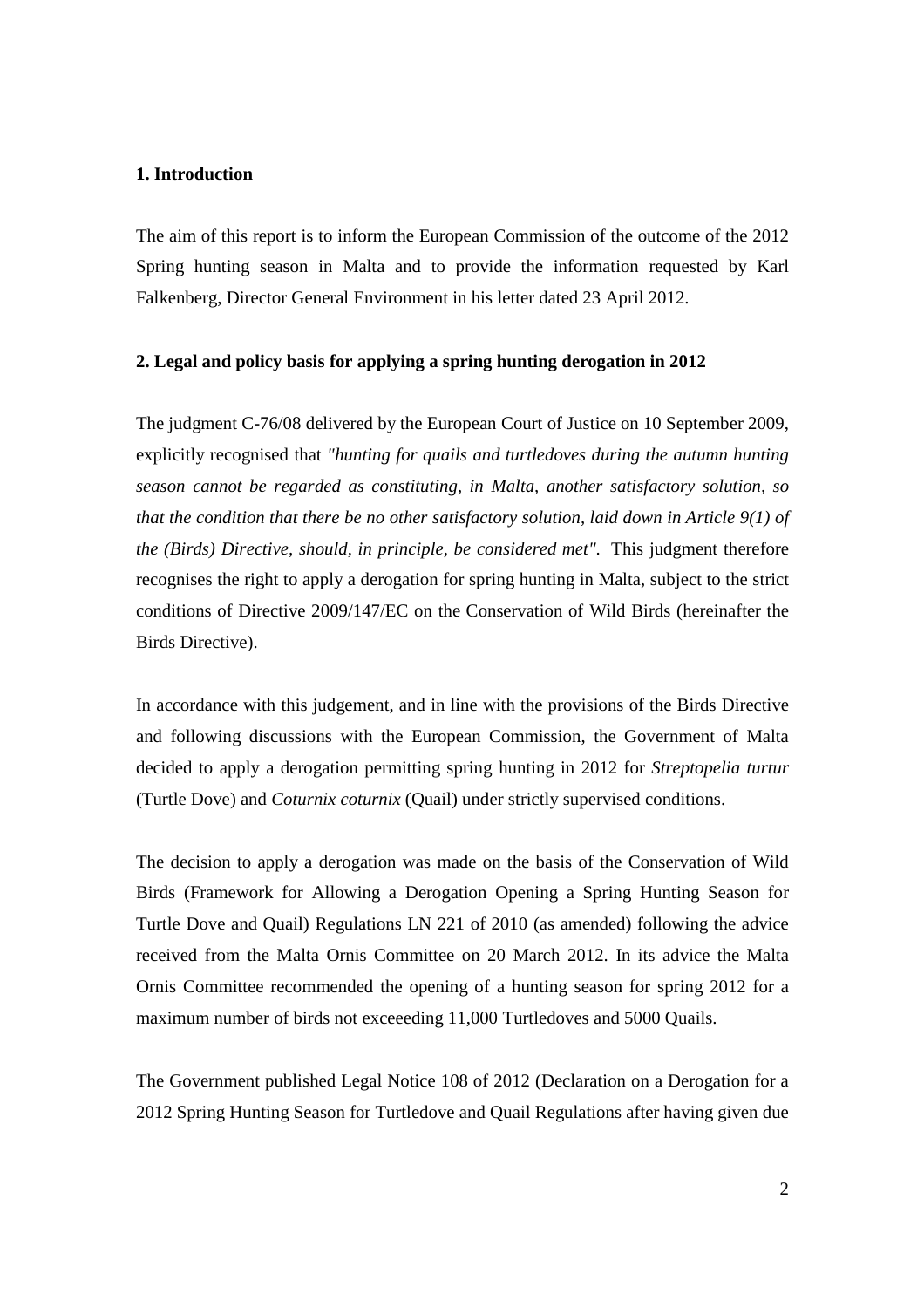consideration too the recommendation made by the Malta Ornis Committee, the scientific data upon which this recommendation was made, the legal provisions regulating hunting and the Policy Guidelines for Hunting and Trapping of Birds in Malta adopted by the Government in August 2011 (enclosed).

By means of this Legal Notice, a limited spring hunting season was allowed between Thursday, 12 April 2012 and Monday 30 April 2012, both days included, under strictly supervised conditions. During this period hunting could take place from two hours before sunrise until three o'clock in the afternoon from Monday to Friday, whilst on Saturdays hunting was permitted from two hours before sunrise until noon. No hunting was allowed on Sundays and public holidays.

#### **3. Consideration of the conservation status of Quail and Turtle Dove**

In line with the provisions of Article  $9(1)(c)$  of the Birds Directive, the Government assessed available scientific data regarding the conservation status of Quail and Turtle Dove in order to ascertain that the conservation status of these two species would not be threatened by the application of the 2012 spring hunting derogation, thus fulfilling the "judicious use" requirement. An analysis of available scientific studies is contained in Annex 1 to this Report.

On the basis of this analysis, the Government maintains that reliable scientific information points to the fact that Quail and Turtle Dove very rarely breed in Malta and are only present on the Maltese Islands in very limited numbers during a short period of migration. The Government also maintains that there are no scientific indications that the application by Malta of a spring hunting derogation could in any way threaten the global, European or EU populations of either Quail or Turtle Dove.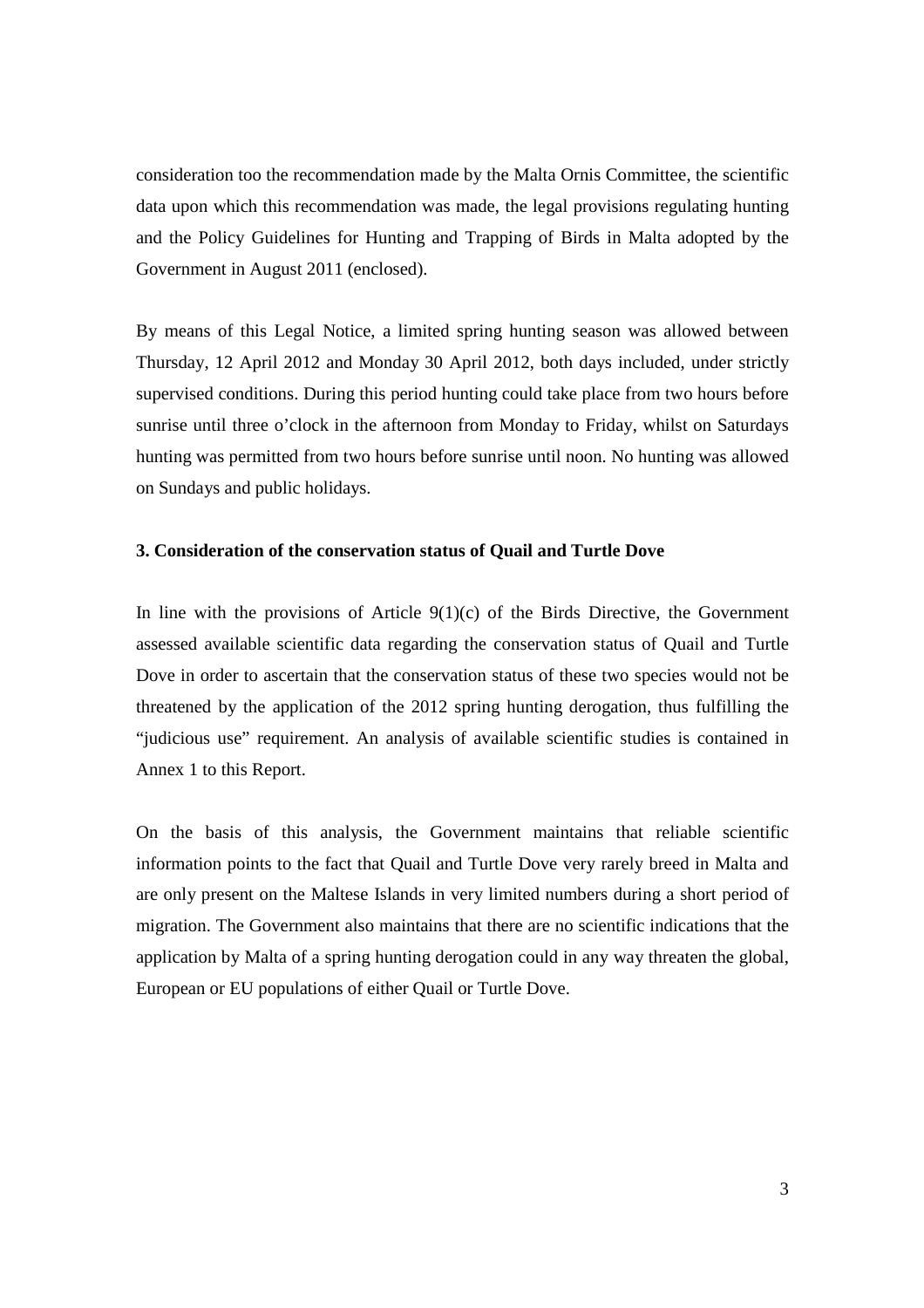#### **4. Determination of 2012 spring hunting bag limit**

The Framework Regulations (LN221/2010) establish that, whilst considering each species separately, the spring hunting season for Turtle Dove or Quail would not be opened if during the previous autumn season the bagged individuals would have reached 20,000 with respect to Quail and 21,000 with respect to Turtle Dove. The Framework Regulations also establish that, should the spring hunting season be declared open, the national spring hunting limits would be set at not more than a ceiling limit of 5,000 for Quail and 11,000 for Turtle Dove, based on the principle of 1% of the overall annual mortality of each species.

The Framework Regulations provide that the bag limit set for any spring season is to be reduced by inverse proportion to the number of birds in excess of 10,000 bagged for each species in the previous (2011) autumn hunting season. This principle was included in the Framework Regulations on the suggestion of the Commission in order to ensure that any possible spring hunting derogation respects the requirements of the judgment delivered by the Court and the objectives of the Birds Directive, including but not limited to, the need to ensure a proportionate use of the derogation for spring hunting in Malta and to ensure the conservation status of the species concerned and the maintenance of their population at a satisfactory level.

These principles result in the following formula:

*Figure 1 - Formula for the calculation of inverse proportion, applicable in those cases when the previous autumn bag is between 10,000 and 21,000 for Turtle Dove, and 10,000 and 20,000 for Quail*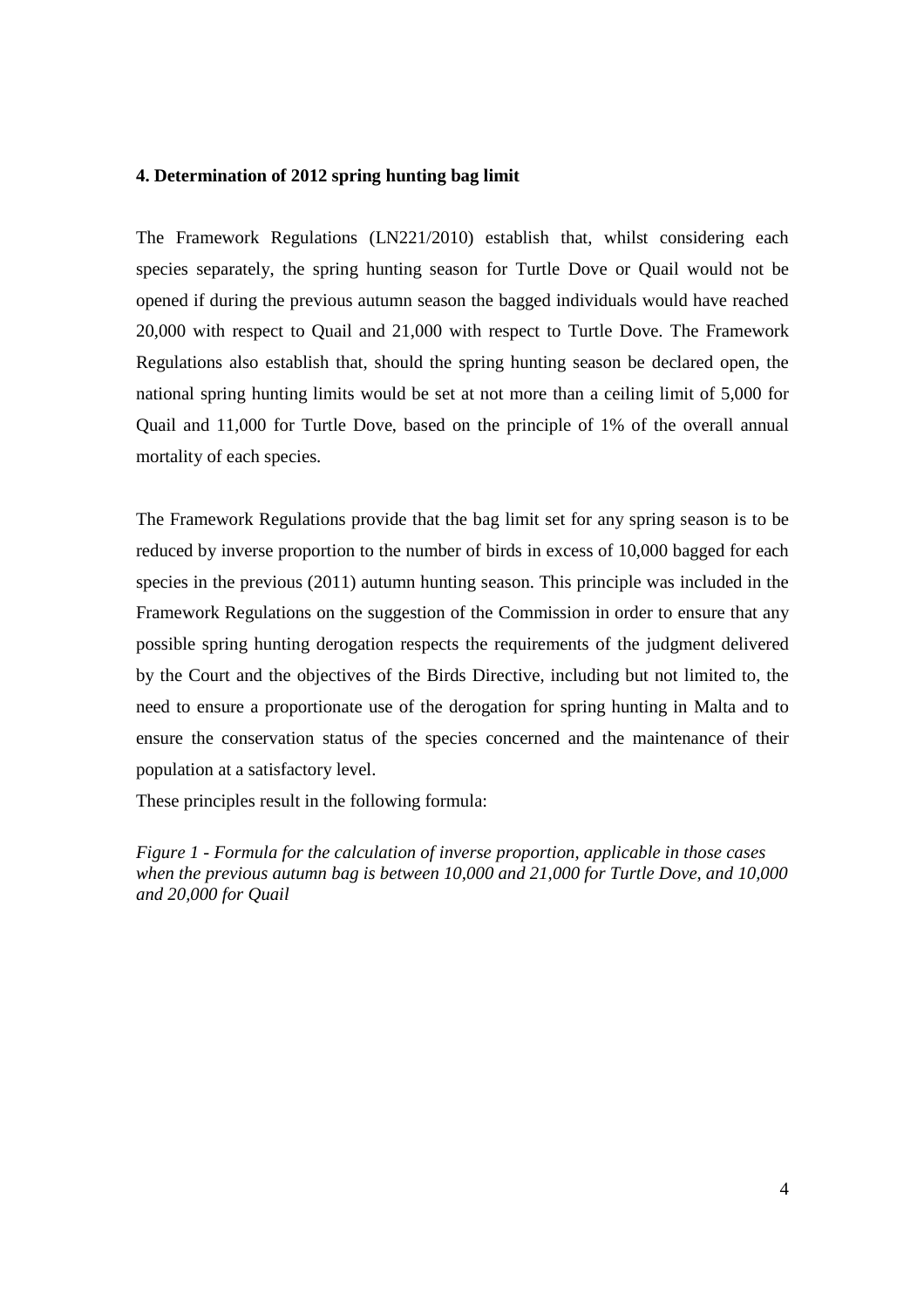

Therefore the national hunting bag limit for the 2012 season was established in line with the provisions of Annex I of Legal Notice 221 of 2010 (as amended), after taking into account to the bag counts for the autumn 2011 hunting season (during the period 1 September 2011 until 31 January 2012, a total of 4,302 Turtle Doves and 6,281 Quails were hunted). On this basis, the national hunting bag limit for the 2012 Spring hunting season was established at not more than 11,000 Turtle Dove and 5,000 Quail on condition that the season would be terminated immediately by means of a press release should this national bag limit be reached before the 30 April 2012. In addition, each hunting licence established daily limits (2 birds daily per licence) and seasonal limits (4 birds in total per licence)

#### **5. Issuance of Special Spring Hunting Licenses**

.

A press release was published to notify interested parties about the issuance of applications for a 2012 Special Spring Hunting License against payment of fifty Euros ( $\epsilon$ 50). The Malta Environment and Planning Authority (MEPA) received a total of 6,117 formal applications for this licence. Out of these, 4 applications were considered to be invalid since the applicants did not hold a valid 2012 hunting license (licence to carry a firearm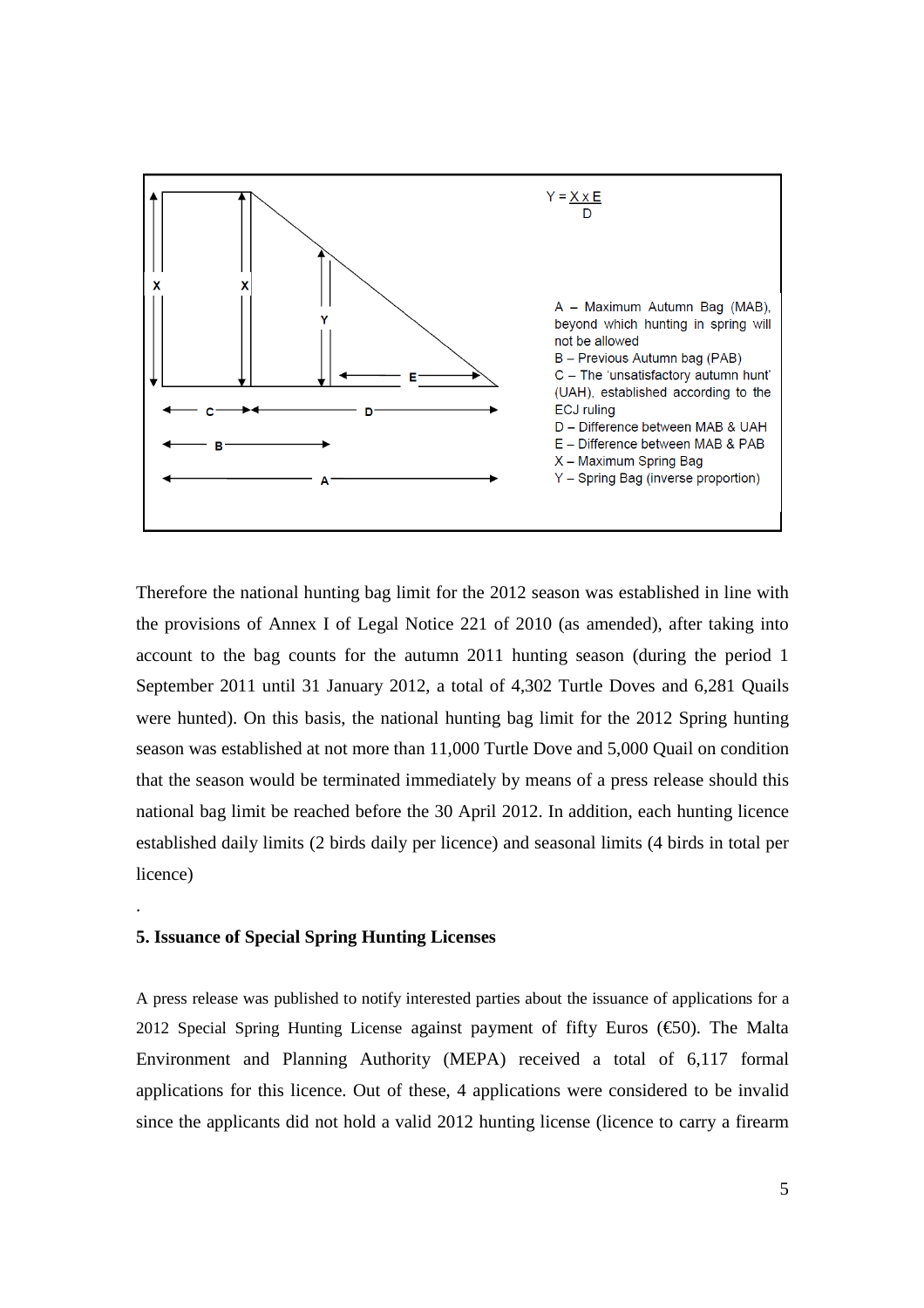for the purpose of bird hunting on land) upon the closing date of application period (5th April 2012). The Authority issued a total of 6,113 spring hunting licences for 2012, of which 3 licenses were not collected. A total of 6,110 Special Spring Hunting Licences were issued**.** 

This licence set a number of conditions for the 2012 spring hunting season, as provided in Legal Notice 221 of 2010 (as amended) and Legal Notice 108 of 2012. In addition to these conditions, licensed hunters also had to abide with the provisions laid down in the Conservation of Wild Birds Regulations, 2006 (Legal Notice 79 of 2006, as amended). Details of these conditions were publicised through Government Press Release No 0780 of 3 April 2012 and in the national press.

Each licensee was provided with a bright yellow identification armband bearing the Special Spring Hunting License number. This armband was to be worn at all times by hunters when in search or in pursuit of birds. In addition, hunters were required to carry their Special Spring Hunting License at all times, report their catches in real time through an SMS system and through their *Carnet de Chasse* before leaving the hunting zone, abide by time restrictions and respect the daily bag limit of 2 birds and a season bag limit of 4 birds. These conditions were strictly monitored, supervised and enforced.

#### **6. The SMS System**

According to the Framework Regulations, licensed hunters are obliged to inform the Competent Authority (MEPA) via SMS of any birds hunted during a spring hunting season. A blank SMS was to be sent on 99180020 in real time as soon as a Turtle Dove was shot and on 99180021 as soon as a Quail was shot.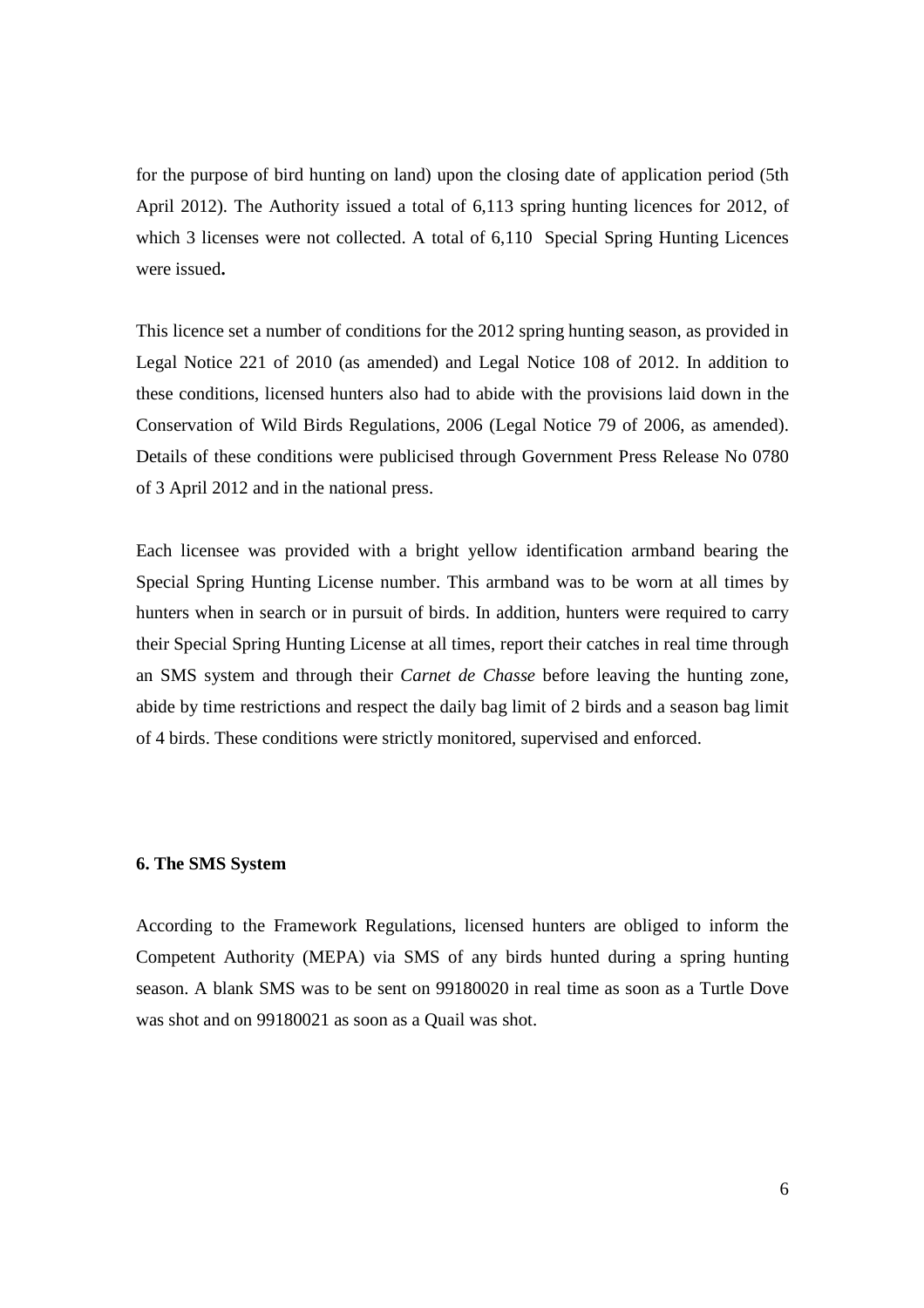The MEPA set up a system which logged each SMS received on a daily basis. Throughout the season, MEPA closely monitored this system, keeping note of different variables, including the number of each bird species caught per day.

In order to avoid any abuse of the SMS system, all messages received were filtered to ensure that the originating mobile number corresponds to a list of pre-registered mobile numbers of registered licence holders. These numbers were verified by MEPA on a daily basis.

# **On the basis of the collation and validation of the SMSs received, during the 2012 Spring Hunting Season a total of 805 Turtle Doves and 151 Quails were shot.**

The following table summarises daily counts:

| <b>Date</b>                             | <b>Turtle Dove</b> | Quail          |
|-----------------------------------------|--------------------|----------------|
| Thursday, 12th April 2012               | $\mathbf{1}$       | $\overline{0}$ |
| Friday, 13th April 2012                 | $\overline{4}$     | $\theta$       |
| Saturday, 14th April 2012               | $\overline{2}$     | $\mathbf{1}$   |
| Sunday, 15th April 2012 - Closed Season |                    | $\sqrt{2}$     |
| Monday, 16th April 2012                 | 18                 | 17             |
| Tuesday, 17th April 2012                | 10                 | $\overline{7}$ |
| Wednesday,, 18th April 2012             | $\overline{4}$     | 3              |
| Thursday, 19th April 2012               | 3                  | 6              |
| Friday, 20th April 2012                 | 22                 | 10             |
| Saturday, 21st April 2012               | 18                 | 9              |
| Sunday, 22nd April 2012 - Closed Season |                    | $\overline{1}$ |
| Monday, 23rd April 2012                 | 15                 | $\mathbf{1}$   |
| Tuesday, 24th April 2012                | 17                 | 9              |

*Table 1 – Daily counts of harvested birds reported via SMS system*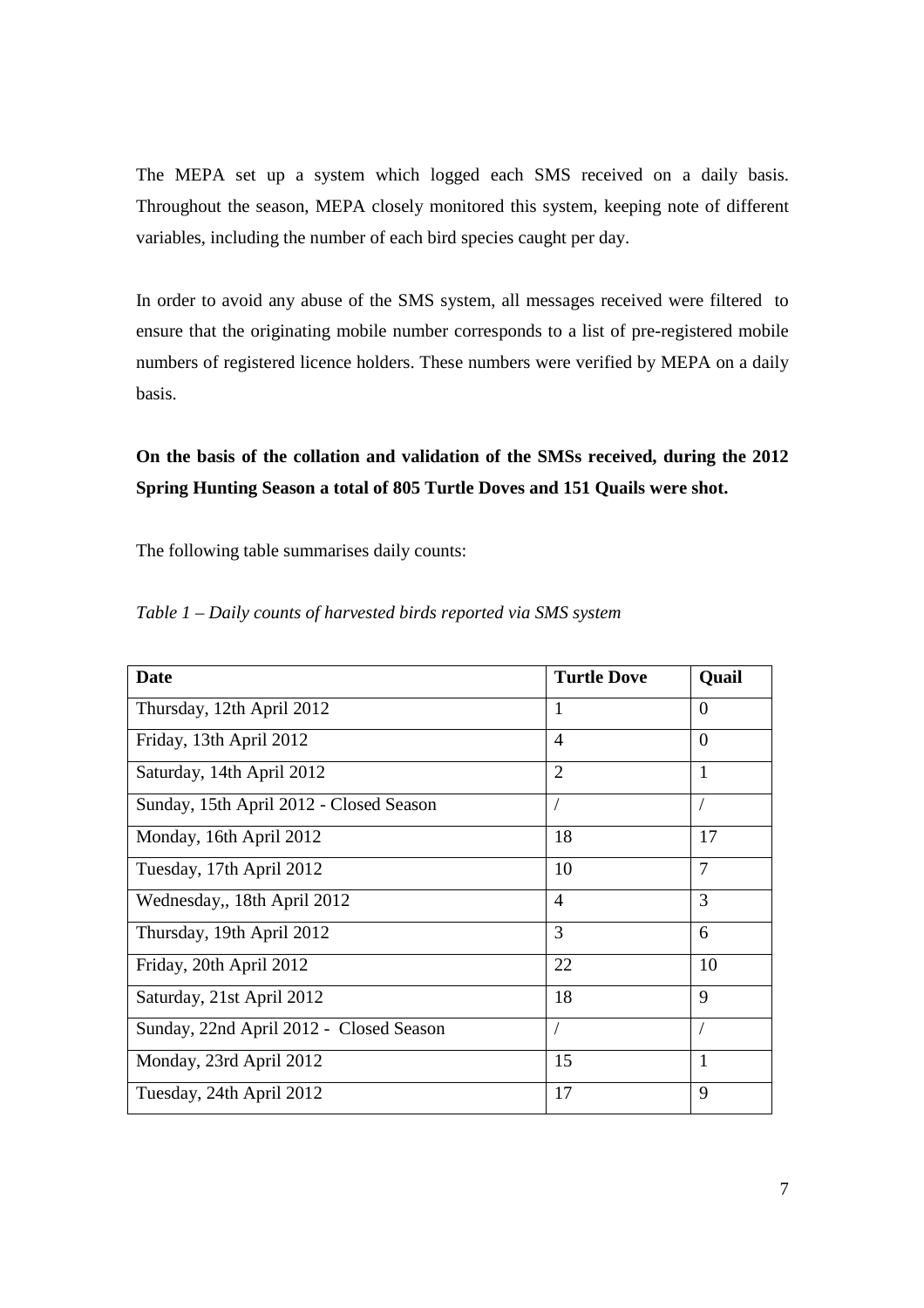| Date                                    | <b>Turtle Dove</b> | Quail |
|-----------------------------------------|--------------------|-------|
| Wednesday, 25th April 2012              | 29                 | 14    |
| Thursday, 26th April 2012               | 102                | 21    |
| Friday, 27th April 2012                 | 164                | 13    |
| Saturday, 28th April 2012               | 213                | 18    |
| Sunday, 29th April 2012 - Closed Season |                    |       |
| Monday, 30th April 2012                 | 183                | 22    |
| <b>TOTALS</b>                           | 805                | 151   |

The following charts present the above information in graphic form for each species:

*Figure 2 – Number of Turtle Doves reported caught per day* 



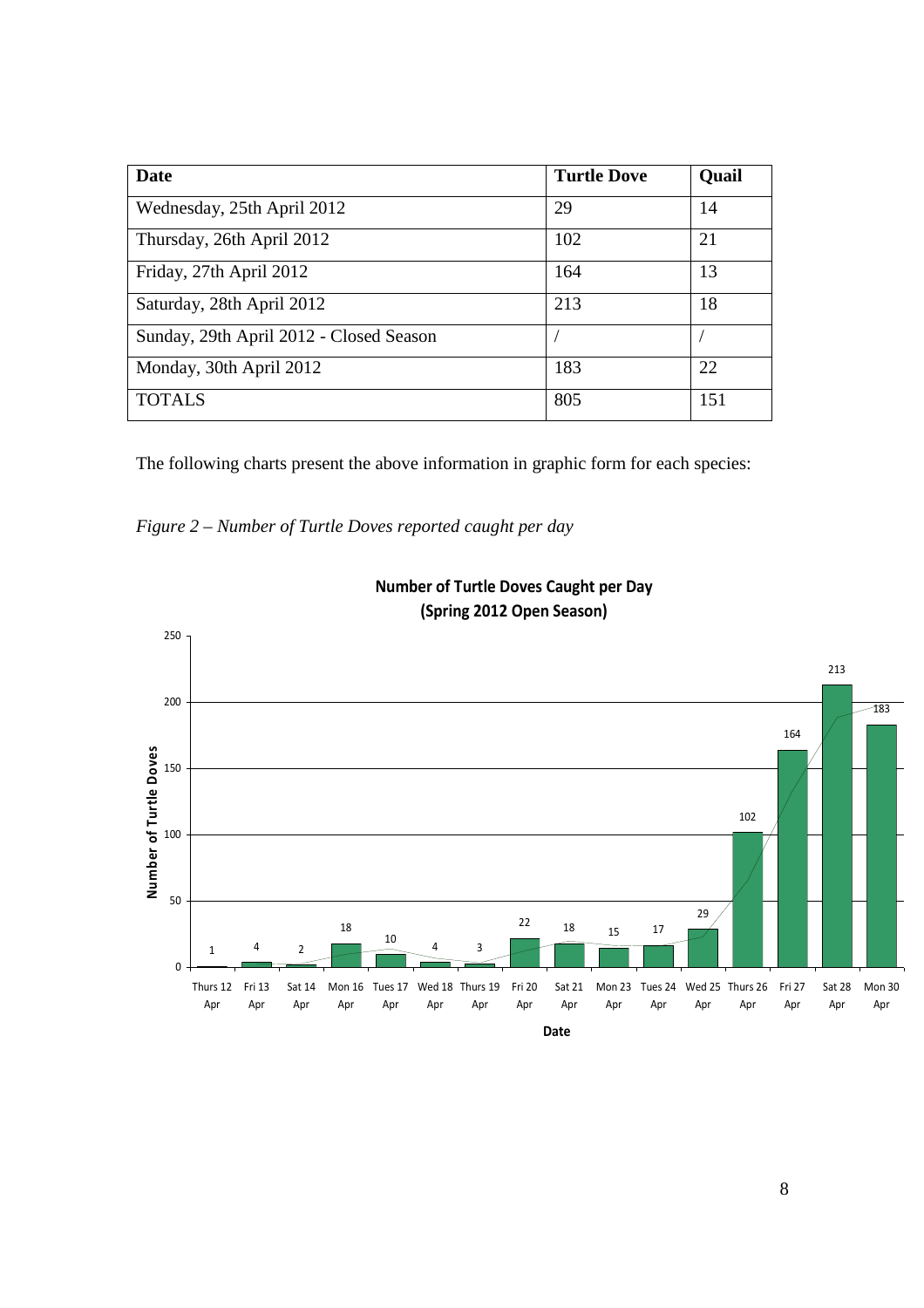

*Figure 3 – Number of Quails reported caught per day*

As evidenced by the data being quoted in this report, the overall bag limits of 5,000 for Quail and 11,000 for Turtle Dove were not reached by the end of the 2012 Spring Hunting Season.

#### **7. The Spring Migration Study**

The MEPA commissioned an independent scientific study aimed at assessing the influx of Turtle Dove and Quail over the Maltese Islands during the period of the 2012 spring hunting derogation.

For the purpose of this study a network of twenty-four monitoring stations were set up from where field observers collected data at three-day intervals. This means that each day migration counts were carried out at 8 different stations. Since the survey was aimed at quantifying the influx of migrating individuals, such counting stations were strategically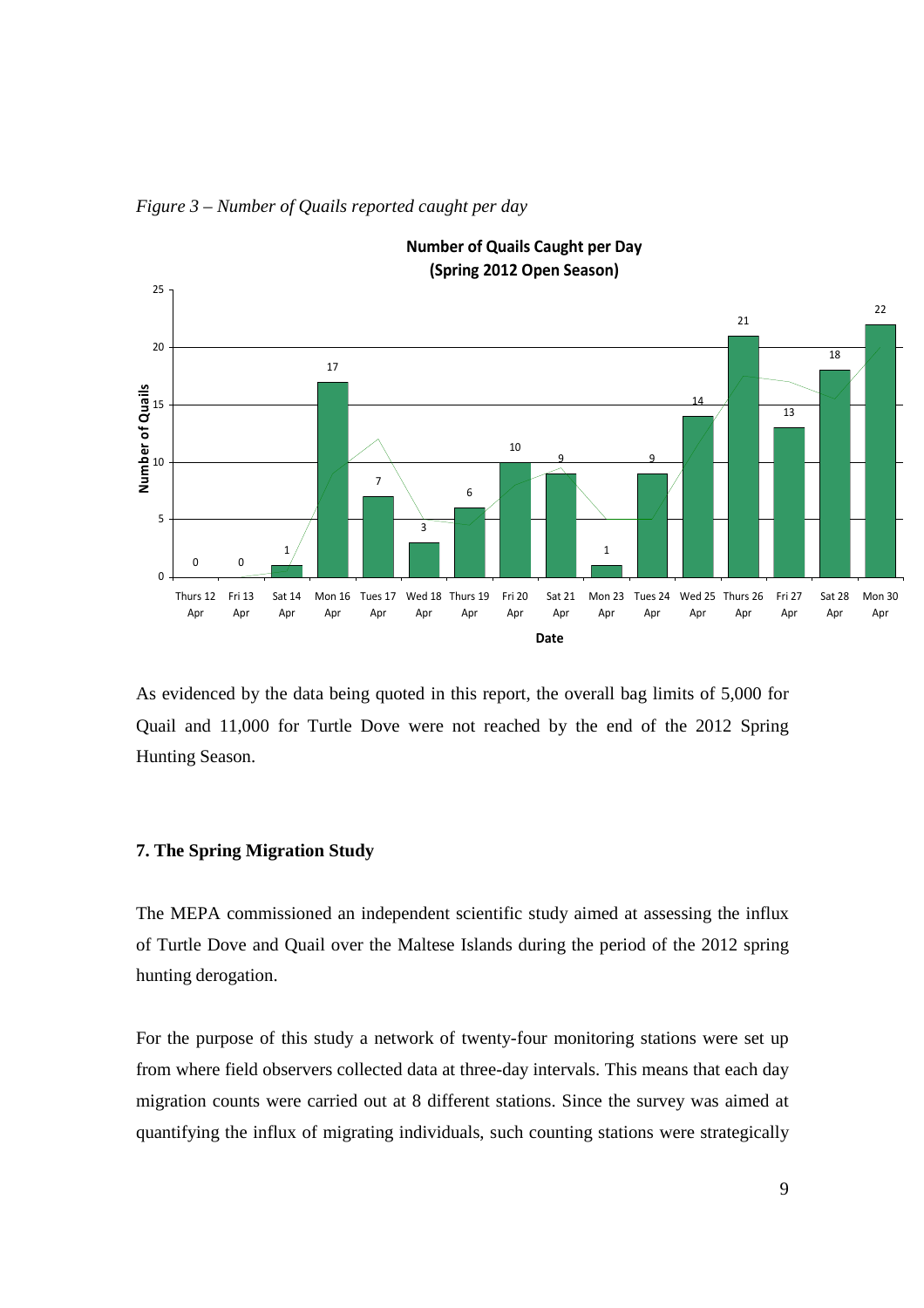sited at locations which were most likely to serve as stopovers following a migratory flight.

The graphs and table below show the number of Turtle Dove and Quail recorded by the Migration Study between the 9 April and the 30 April 2012.

| <b>Date</b>                | <b>Turtle Dove</b> | Quail          |
|----------------------------|--------------------|----------------|
| Monday, 09th April 2012    | $\overline{4}$     | 3              |
| Tuesday, 10th April 2012   | $\overline{3}$     | $\overline{2}$ |
| Wednesday, 11th April 2012 | 6                  | 9              |
| Thursday, 12th April 2012  | $\overline{2}$     | $\overline{2}$ |
| Friday, 13th April 2012    | 10                 | 5              |
| Saturday. 14th April 2012  | $\overline{7}$     | $\overline{2}$ |
| Sunday, 15th April 2012    | 11                 | $\mathbf{1}$   |
| Monday, 16th April 2012    | 62                 | 24             |
| Tuesday, 17th April 2012   | 28                 | $\overline{3}$ |
| Wednesday, 18th April 2012 | $\overline{7}$     | 5              |
| Thursday, 19th April 2012  | $\overline{4}$     | 25             |
| Friday, 20th April 2012    | 11                 | 5              |
| Saturday, 21st April 2012  | 18                 | $\overline{4}$ |
| Sunday, 22nd April 2012    | 74                 | $\mathbf{1}$   |
| Monday, 23rd April 2012    | $\overline{4}$     | $\overline{0}$ |
| Tuesday, 24th April 2012   | 14                 | $\overline{2}$ |
| Wednesday, 25th April 2012 | 10                 | $\overline{2}$ |
| Thursday, 26th April 2012  | 27                 | 3              |
| Friday, 27th April 2012    | 94                 | $\mathbf{1}$   |
| Saturday, 28th April 2012  | 59                 | 3              |
| Sunday, 29th April 2012    | 48                 | 6              |
| Monday, 30th April 2012    | 37                 | $\overline{2}$ |

*Table 2: Migration Bird Counts recorded at the Observation Stations*

*Figure 4 – Number of Turtle Dove observed during migration study*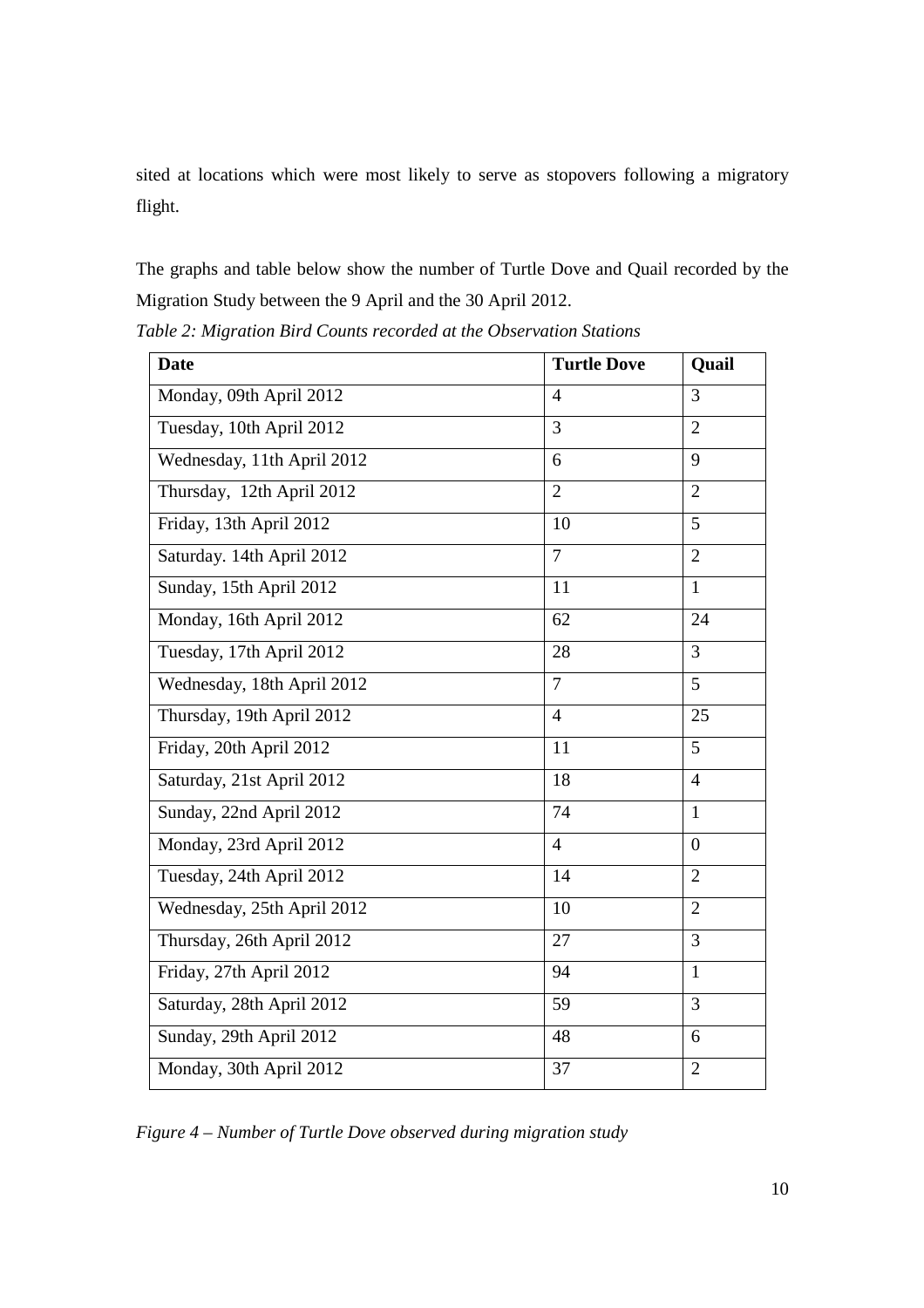

*Figure 5 – Number of Quail observed during migration study*



On the basis of the number of birds observed, the Migration Study used appropriate analytical procedures and methodologies in order to extrapolate the estimated *total* number of birds migrating over the Maltese Islands during this period. The findings of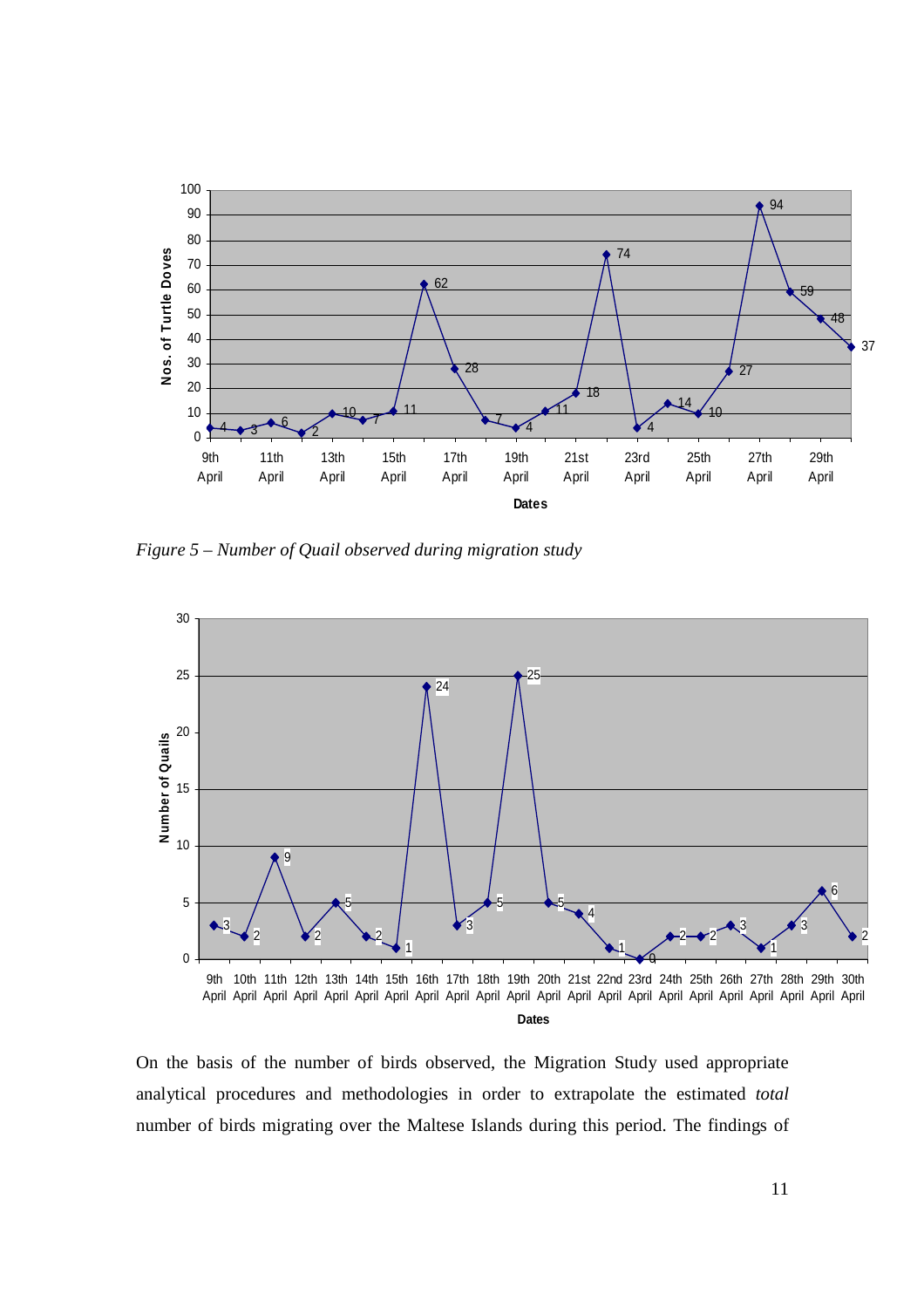the study are presented in a report enclosed as **Annex 2** and are summarised by the table and graphs below.

*Table 3: Estimated total influx of migratory individuals (Extracted from the Report on a survey of migratory birds, Streptopelia turtur and Coturnix coturnix, Spring 2012)* 

| <b>Date</b>                | <b>Estimated Daily Influx for</b> | <b>Estimated</b><br><b>Daily</b><br><b>Influx</b><br>for |
|----------------------------|-----------------------------------|----------------------------------------------------------|
|                            | <b>Turtle Dove</b>                | Quail                                                    |
| Monday, 09th April 2012    | 271                               | 519                                                      |
| Tuesday, 10th April 2012   | 203                               | 544                                                      |
| Wednesday, 11th April 2012 | 407                               | 1933                                                     |
| Thursday, 12th April 2012  | 136                               | 346                                                      |
| Friday, 13th April 2012    | 678                               | 1359                                                     |
| Saturday. 14th April 2012  | 475                               | 430                                                      |
| Sunday, 15th April 2012    | 746                               | 173                                                      |
| Monday, 16th April 2012    | 4204                              | 6524                                                     |
| Tuesday, 17th April 2012   | 1899                              | 644                                                      |
| Wednesday, 18th April 2012 | 475                               | 864                                                      |
| Thursday, 19th April 2012  | 271                               | 6796                                                     |
| Friday, 20th April 2012    | 746                               | 1074                                                     |
| Saturday, 21st April 2012  | 1220                              | 691                                                      |
| Sunday, 22nd April 2012    | 5018                              | 272                                                      |
| Monday, 23rd April 2012    | $\overline{271}$                  | $\overline{0}$                                           |
| Tuesday, 24th April 2012   | 949                               | $\frac{346}{ }$                                          |
| Wednesday, 25th April 2012 | 678                               | 544                                                      |
| Thursday, 26th April 2012  | 1831                              | 644                                                      |
| Friday, 27th April 2012    | 6374                              | 173                                                      |
| Saturday, 28th April 2012  | 4000                              | 816                                                      |
| Sunday, 29th April 2012    | 3255                              | 1289                                                     |
| Monday, 30th April 2012    | 2509                              | 346                                                      |
|                            |                                   |                                                          |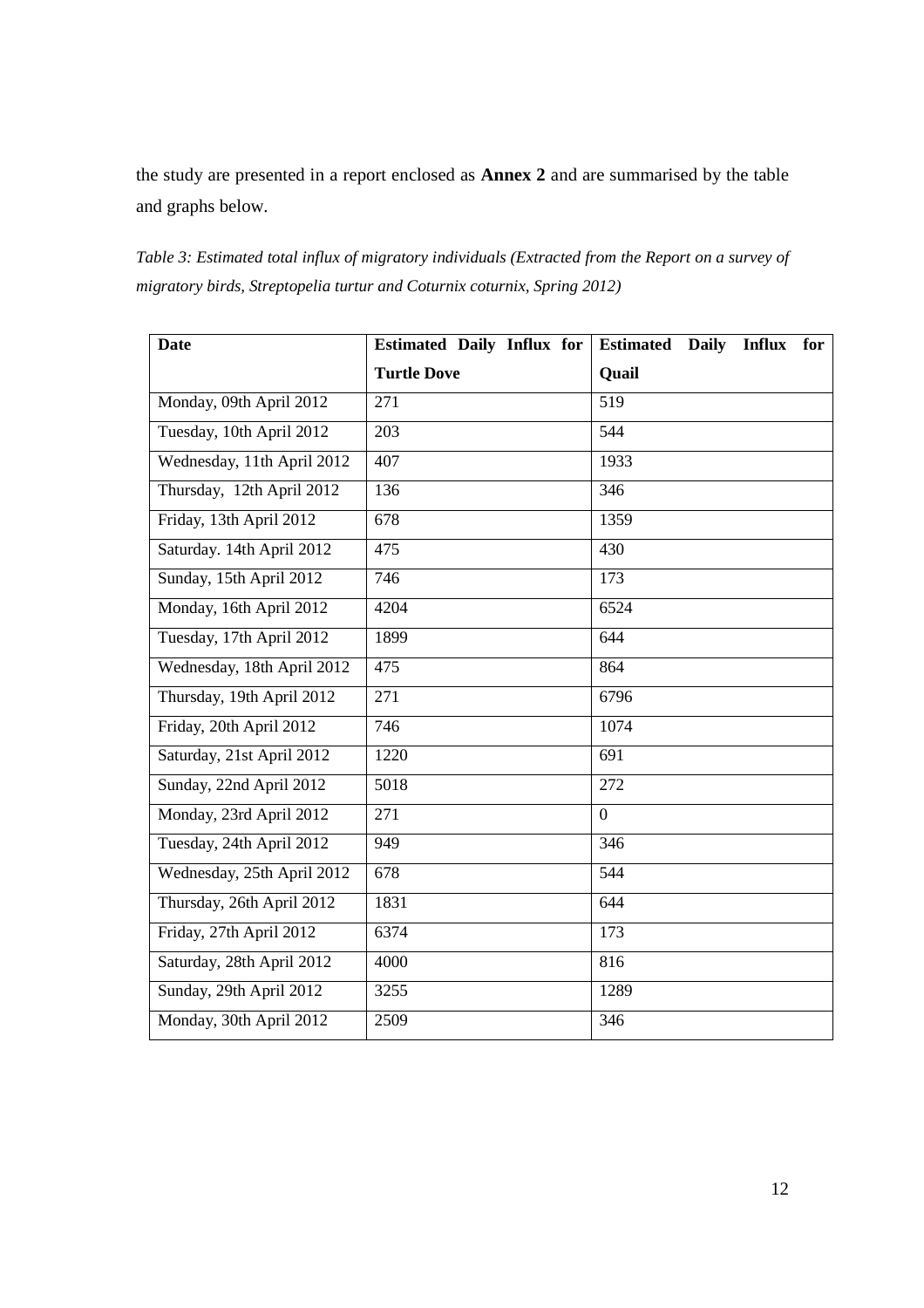



#### **Daily Influx of Turtledoves and Quails**

# **8. Comparison between the migratory influx of Turtle Dove and Quail and the number of birds reported through the SMS system**

As an additional validation measure to assess the overall efficacy of the SMS reporting system and in order to ensure strict supervision of the derogation, the Migration Study compares the migratory influx of Turtle Dove and Quail against the SMS reports.

The Migration Study indicates that a peak migration of Turtle Dove occurred on the 16 April, 21-22 April, 24 April and 27-30 April. The peak migration of Quail occurred on 16-19 April, with other significant passages on 11, 20 and 29 April.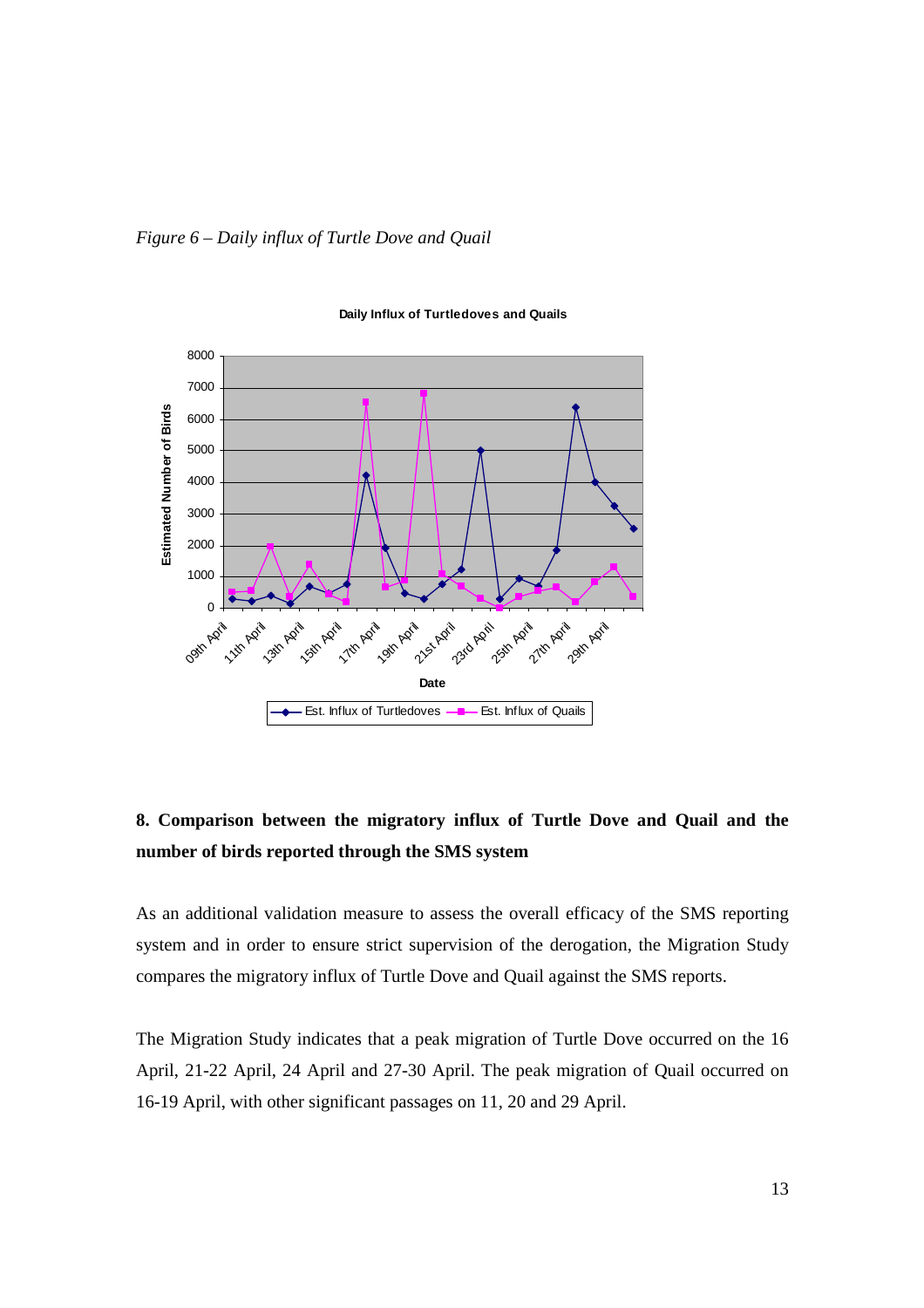With regards to Turtle Dove, it is clear that both the Migration Study observations and the SMS reports mirror the same pattern. It should be noted that the bird count peak of the 22 April coincides with a Sunday when no hunting was allowed.

With regards to Quail, the Migration Study observations and the SMS reports also mirror the same patternwith minor discrepancies which may be attributed to the different hunting method used for Quail since these birds are usually hunted when the birds are on land.

It should also be noted that some discrepancies between the observed migration flux and the SMS reports could also be attributed to the methodology of the study since observations were limited to selected eight locations, whilst hunting was spread throughout the territory of the Maltese Islands. It should also be borne in mind that this exercise can only be utilized for the broad comparison of the overall migration trends of the two species and not for the absolute values or counts of birds. The trends described above are summarised in the graphs below.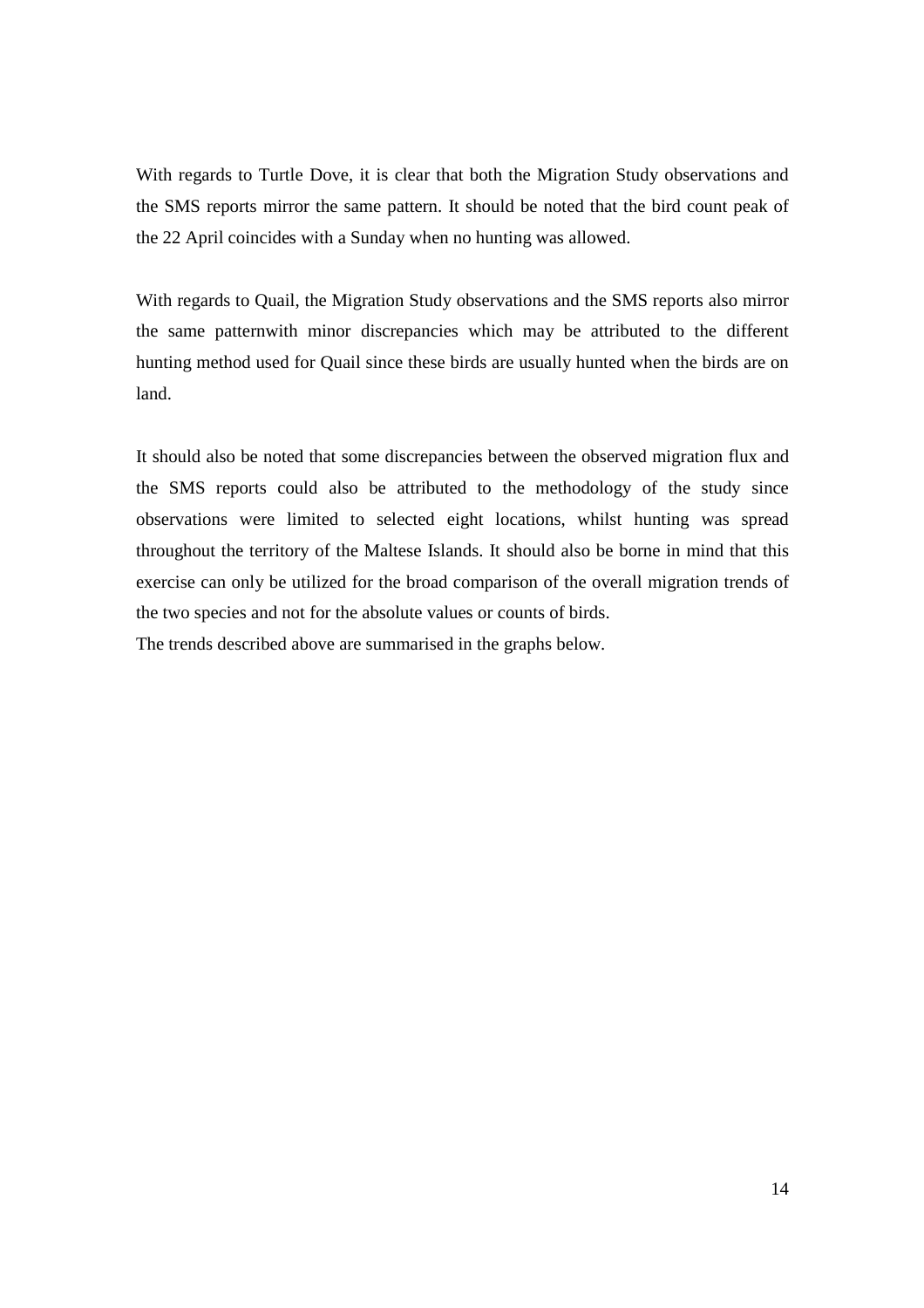*Figure 7 – Comparison of the number of Turtle Dove reported shot via SMS system with the number of Turtle Dove observed through migration study* 

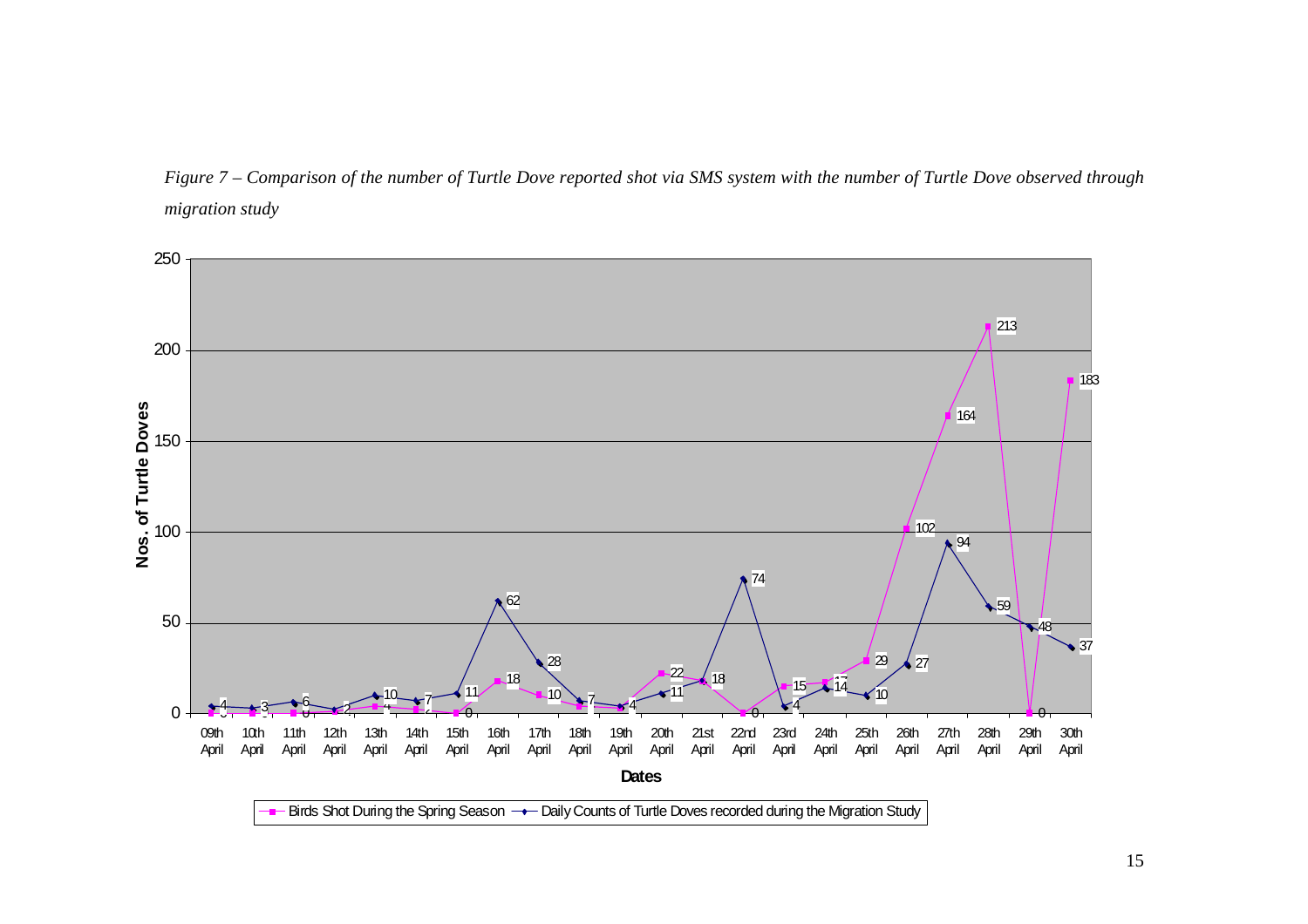

*Figure 8 – Comparison of the number of Quail reported shot via SMS system with the number of Quails observed through migration study*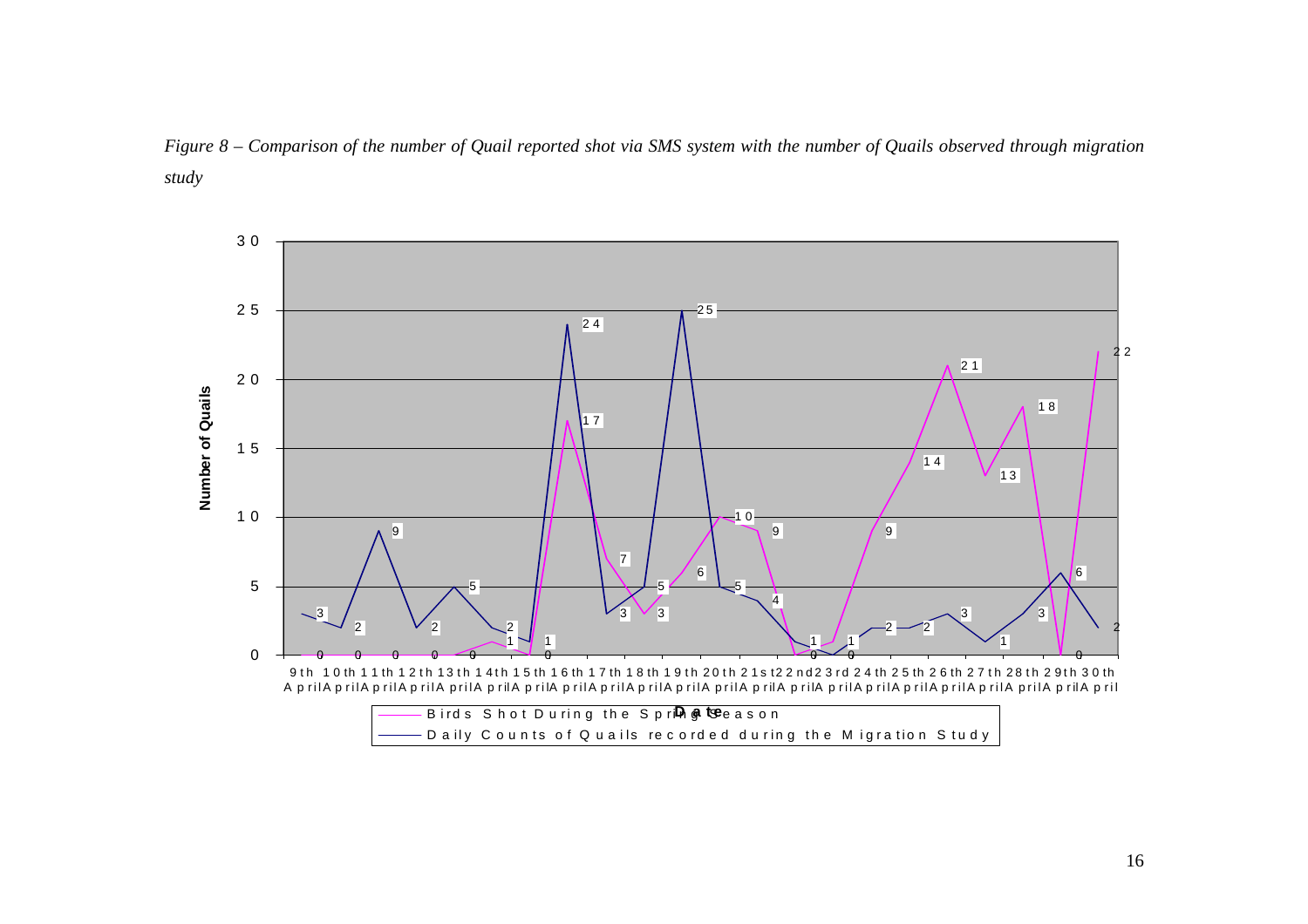#### **9. Deployment of enforcement personnel**

In accordance with the Framework Regulations, a minimum of seven enforcement officers for every 1,000 licensed hunters were to be appointed. Since 6,110 Special Spring Hunting Licences had been issued, a total of 43 enforcement officers were legally required. However, in order to enhance the strict supervision, the authorities nominated 50 police officials as enforcement officers for the 2012 spring hunting season. These officers carried out daily spot checks to ensure that all the licence conditions and the provisions of the relevant regulations were being observed. Their duties included, *inter alia,* the following:

- Verifying the *Carnet de Chasse* in accordance with regulations;
- Ensuring that hunters wore their identification armband and were in possession of their spring hunting licence while in search or pursuit of birds during the season;
- Ensuring compliance with bag limits and time restrictions;
- Ensuring that no species other than Turtle Dove and Quail are hunted.

Over and above the appointed enforcement officers, district officers were also actively involved in curbing possible hunting abuses. These district police officers were instructed to monitor the countryside, particularly during the early hours of the morning and later in the evening. It is estimated that each of the eleven police districts deployed two or three additional officers to assist in combating illegal hunting.

It should be noted that the actual number of officers involved in the supervision of the hunting season approximately amounted to 10% of the total on-duty police force complement, a clear sign of Malta's commitment to ensure strict supervision to an extent which no other EU Member State is likely to have attempted.

The 50 enforcement officers had 11 vehicles at their disposal for patrolling Malta and Gozo, eachvehicle being equipped with radio communication. Additionally, all police officers had their own portable radios enabling them to communicate with their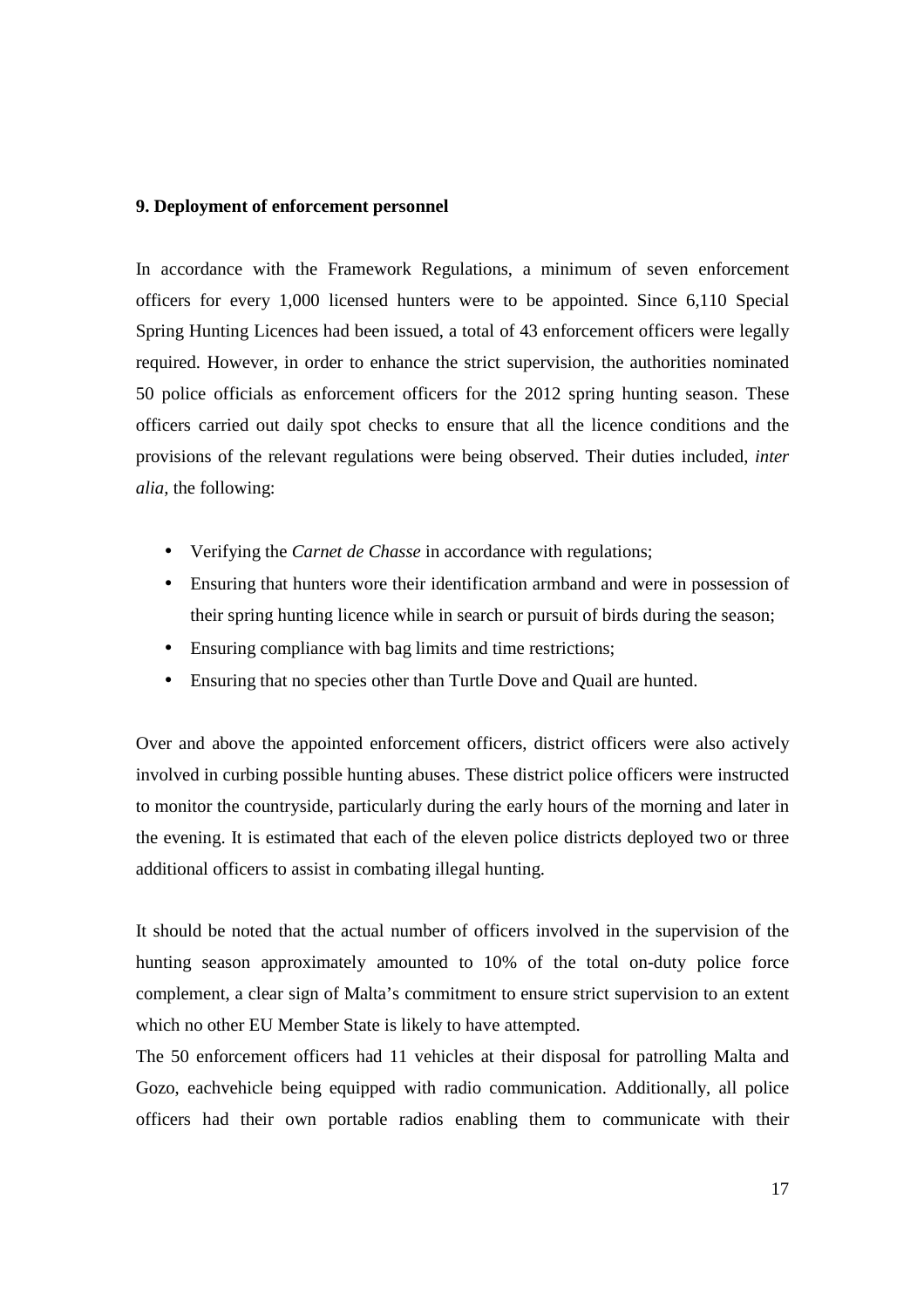colleagues from other police districts while maintaining continuous contact with the Police Control Room and enabling them to be called to any site within short notice. Police officers were also equipped with binoculars to facilitate their investigations on the ground. Lists of licensed hunters were also distributed to field officers to enable them to verify whether any hunters were on the field without a Special Spring Hunting Licence. The patrolling efforts continued during the weeks that followed the closure of the Spring Hunting Season until the end of May 2012 in order to protect the raptor migration and that of other species.

#### **10. Preparatory arrangements**

Prior to the opening of the 2012 Spring Hunting Season, the MEPA organised a specialised training programme for the enforcement officers. The training course covered topics such as general information regarding local hunting and trapping practices, the substance of the relevant provisions in the regulations, recent trends in the type of offences encountered in the field, as well as general identification techniques of protected *vs* non-protected "look-alike" species.

As was the case in the previous year, police officers held meetings with the FKNK as well as environmental NGOs, namely Birdlife Malta and the Committee Against Slaughter of Birds (CABS), with a view to making all stakeholders aware of the action intended to be taken by the police. All organisations and persons involved were asked to cooperate with the police and to inform the police of any illegalities taking place, with a view to enabling law enforcement officers to proceed to site immediately and thereby curb any abuses. To this end, contact telephone numbers were also made available to the entities concerned and to the general public.

#### **11. Additional measures**

Environmental NGOs, namely Birdlife Malta and the CABS, who were monitoring the situation in the countryside, were also afforded police protection. Police officers were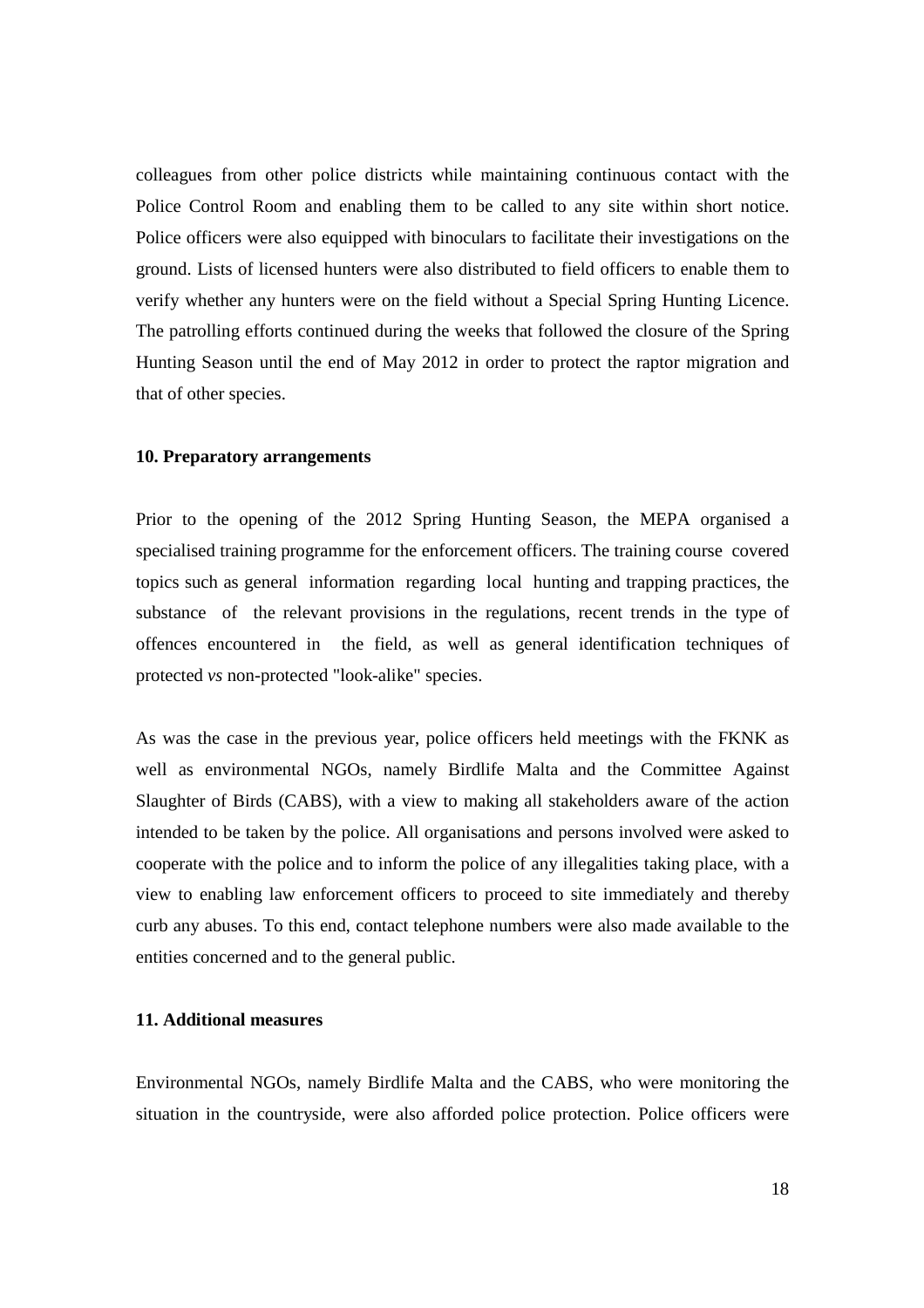also detailed to escort members of these groups with a view to collaborating in the field and avoiding any possible problems. Similar arrangements were made with hunting associations (in particular FKNK), particularly in the Mizieb area.

### **12. Enforcement action taken in case of contraventions**

Between Thursday 12 April and Monday 30 April 2012, the enforcement officers carried out 1072 spot checks, of which 333 inspections were carried out by the district police. All spot checks have been logged. During these spot checks 64 infringements were detected, of which 60 infringements were detected in Malta and 4 in Gozo. Court action is being taken against the offenders (see Tables 4 and 5).

Table 6 relates to all objects seized during these inspections.

| Dates of open |                                          | <b>Action</b>   |
|---------------|------------------------------------------|-----------------|
| season        | <b>Observed illegalities</b>             | taken           |
| 12th April    | 3 abandoned farm                         | Charged         |
|               | 2 hunting for protected species          | Charged         |
|               | 1 f'arm not registered with COP          | Charged         |
|               | 1 ammunition more than 3.3mm             | Charged         |
|               | 2 possession of illegal trapping         | Charged         |
|               | 1 special licence given to third parties | Charged         |
|               | 1 selling of birds                       | Charged         |
|               | 1 hunting w/o licence                    | Charged         |
|               | 1 illegal trapping                       | Charged         |
| 13th April    | <b>Nil</b>                               | N <sub>il</sub> |
| 14th April    | 1 hunting w/o licence                    | Charged         |
|               | 1 abandoned f'arm                        | Charged         |
| 15th April    | 2 abandoned f'arm                        | Charged         |
|               | 1 less than 50 metres from a main road   | Charged         |
| 16th April    | <b>Nil</b>                               | <b>Nil</b>      |
| 17th April    | 1 f'arm more than 2 cartridges           | Charged         |
|               | 2 abandoned of a f'arm                   | Charged         |
|               | 1 hunting in less than 200 metres        | Charged         |
|               | from residential area                    |                 |

*Table 4 – List of hunting offences detected by the police during 2012 spring hunting season*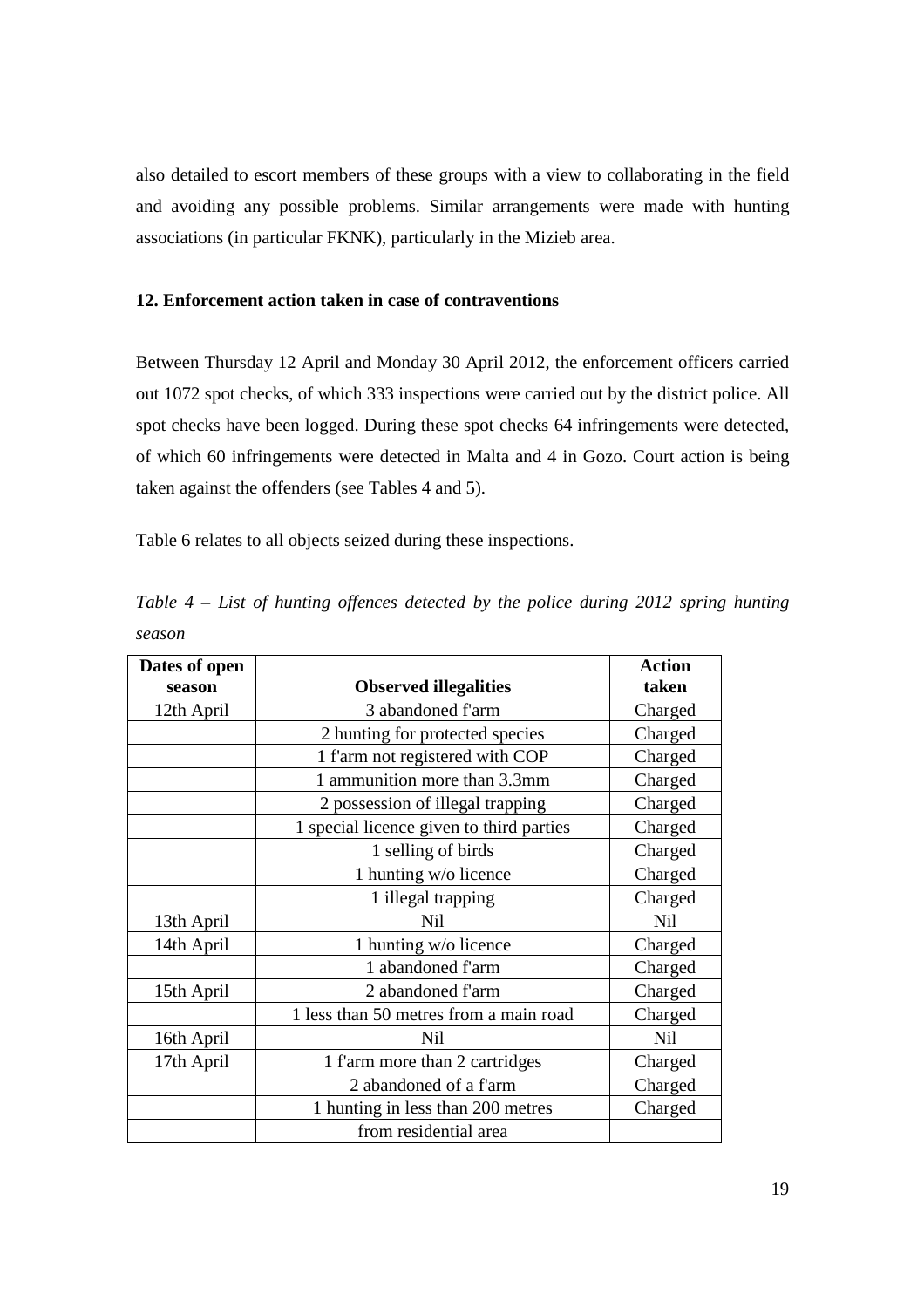| Dates of open |                                    | <b>Action</b> |
|---------------|------------------------------------|---------------|
| season        | <b>Observed illegalities</b>       | taken         |
|               | 1 hunting w/o licence              | Charged       |
| 18th April    | Nil                                | Nil           |
| 19th April    | Nil                                | Nil           |
| 20th April    | <b>Nil</b>                         | Nil           |
| 21st April    | 4 abandoned f'arm                  | Charged       |
|               | 2 f'arms not in a registered place | Charged       |
|               | 1 hunting in closed season         | Charged       |
|               | 3 not wearing armband              | Charged       |
|               | 1 f'arm more than 2 cartridges     | Charged       |
|               | 1 in possession of VHF             | Charged       |
|               | 1 hunting w/o licence              | Charged       |
| $22nd$ April  | 2 abandoned farm                   | Charged       |
|               | 3 illegal trapping                 | Charged       |
|               | 2 possession of illegal trapping   | Charged       |
|               | 2 hunting in closed season         | Charged       |
| 23rd April    | Nil                                | Nil           |
| 24th April    | 1 hunting w/o licence              | Charged       |
|               | 1 abandoned f'arm                  | Charged       |
|               | 1 illegal trapping                 | Charged       |
|               | 1 possession of illegal trapping   | Charged       |
|               | 2 possession of protected species  | Charged       |
|               | 1 hunting in closed season         | Charged       |
| 25th April    | 2 possession of protected species  | Charged       |
|               | 1 in possession of a VHF           | Charged       |
|               | 1 illegal trapping                 | Charged       |
| 26th April    | 2 hunting w/o licence              | Charged       |
|               | 1 abandoned f'arm                  | Charged       |
|               | 1 hunting in closed season and     | Charged       |
|               | possession of protected species    |               |
| 27th April    | 1 not wearing armband              | Charged       |
| 28th April    | <b>Nil</b>                         | Nil           |
| 29th April    | 1 hunting in closed season         | Charged       |
| 30th April    | 2 hunting w/o licence              | Charged       |

*Table 5 – Itemised list of charges for hunting-related offences made during 2012 spring hunting season (12th April – 30th April)*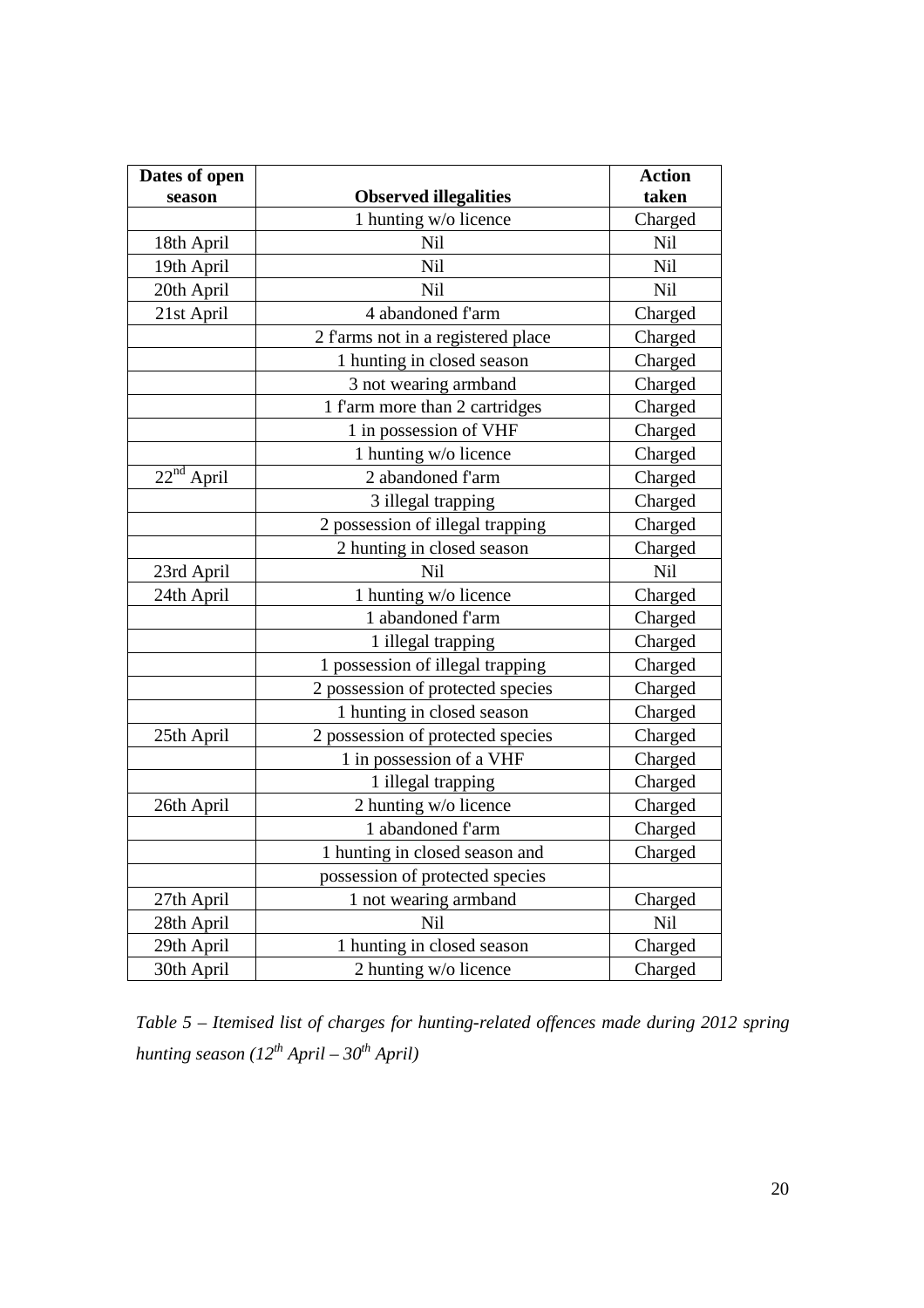| <b>Charges</b>                                             | <b>Total</b>   |
|------------------------------------------------------------|----------------|
| Abandoned ammunition or shotgun                            | 16             |
| Firearm not registered with Commissioner of Police         | 1              |
| Possession of protected species                            | $\overline{4}$ |
| Shotgun compartment takes more than 2 cartridges           | $\overline{2}$ |
| Possession of illegal trap                                 | $\overline{4}$ |
| Hunting without license                                    | 9              |
| Possession of VHF                                          | $\overline{2}$ |
| Hunting within less than 50 metres from main road          | 1              |
| Hunting within less than 200 metres from residential area  | $\mathbf{1}$   |
| Shotgun not in registered place                            | $\overline{2}$ |
| Hunting during closed season                               | 5              |
| Hunting for protected species                              | $\overline{2}$ |
| Hunting in closed season + possession of protected species | 1              |
| Illegal trapping                                           | 7              |
| Special license given to third parties                     | 1              |
| Not wearing arm band                                       | $\overline{4}$ |
| Selling of birds                                           | 1              |
| Ammunition more than 3.3mm                                 | $\mathbf{1}$   |
| <b>Total</b>                                               | 64             |

*Table 6 – List of seizures during 2012 Spring Hunting Season* 

| <b>Seizures</b>               | <b>Total</b> |
|-------------------------------|--------------|
| Shotguns                      | 23           |
| Cartridges                    | 245          |
| Dead Quails                   | 1            |
| <b>Carcasses Seagulls</b>     | 14           |
| <b>Stuffed Honey Buzzards</b> | 1            |
| <b>Stuffed Bea Eater</b>      | 1            |
| <b>Stuffed Night Heron</b>    |              |